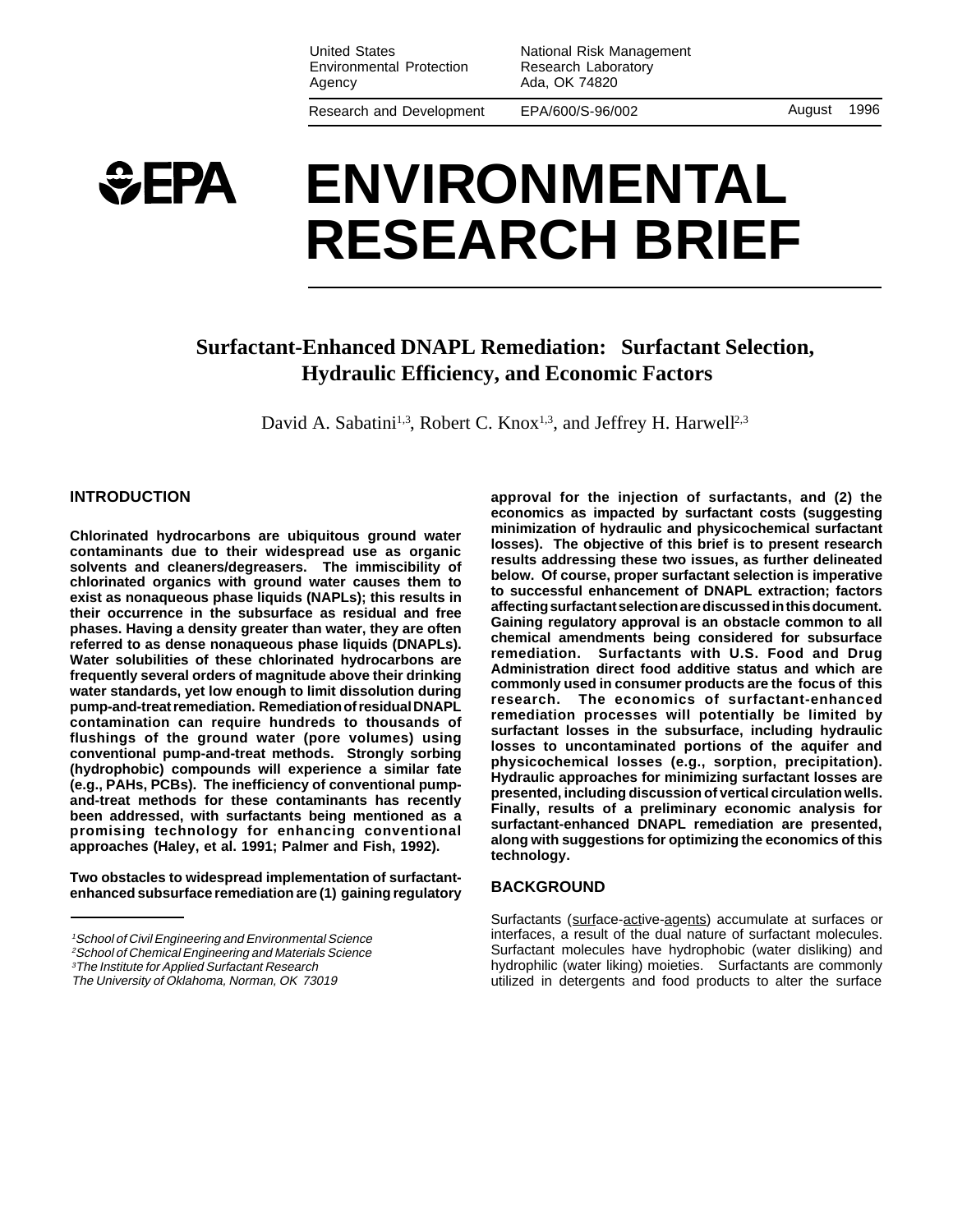chemistry of the system in a desirable manner. Above a certain concentration surfactant molecules self-assemble into aqueousphase spherical aggregates with the hydrophobic portions of the molecule in the interior of the aggregate and the hydrophilic portions at the exterior. This aggregate is referred to as a micelle and the surfactant concentration above which micelles form is referred to as the critical micelle concentration (CMC).

Surfactants can improve subsurface remediation by solubilization and mobilization. Solubilization significantly increases the aqueous concentration of the contaminant via micellar partitioning, thereby reducing the number of pore volumes which must be pumped to extract the DNAPL. Optimal mobilization utilizes ultra-low interfacial tensions (evidenced concomitant with formation of middle-phase microemulsions) to significantly reduce the capillary forces trapping the DNAPL, thereby allowing the oil to be readily extracted with the water.

Solubilization enhancement for neutral organic compounds results from the partitioning of the contaminant into the hydrophobic core (oil-like center) of the micelle. Two parameters that describe this process are the molar solubilization ratio (MSR) and the micellar-water partition coefficient  $(K_m)$ . Given a graph of aqueous contaminant concentration versus surfactant concentration, the molar solubilization ratio (moles of contaminant per mole of surfactant) is the slope of the straight line portion of the plot above the CMC. The micellar-water partition coefficient  $(K<sub>m</sub>)$  is the molar ratio of the contaminant in the micellar phase

divided by the molar ratio of the contaminant in the aqueous phase, and can be determined given values of MSR, contaminant water solubility, and the molar concentration of water (Shiau et al., 1994; Edwards et al., 1991).

Optimal mobilization requires alteration of the surfactant system to produce a middle-phase microemulsion; these systems have the potential to elute the residual saturation in several pore volumes due to significant reductions in interfacial tensions. Micellar systems transition from normal to swollen micelles (Winsor Type I), to middle-phase systems (Winsor Type III), and finally to reverse micelles (Winsor Type II system, surfactants reside in the oil phase) as properties of the surfactant system are varied. As the surfactant goes from the water phase (hydrophilic) to the oil phase (lipophilic), the hydrophilic-lipophilic balance (HLB) decreases. Thus, surfactants with high values of HLB are highly water soluble. As shown in Figure 1, for a very hydrophilic surfactant system (right side of figure), the surfactant resides in the water phase as micelles, and a portion of the oil phase partitions into the micellar phase. For a very lipophilic surfactant system (the left side of the figure), the surfactant resides in the oil phase as reverse micelles. Intermediate between these extremes, a third phase appears which consists of water, oil and surfactant; this is the middle-phase system (so designated by virtue of its intermediate density). As shown in Figure 1, these phase transitions can be achieved for ionic surfactants by adjusting the salinity or hardness of the aqueous phase (commonly utilized in surfactant-enhanced oil recovery -- Bourrel and



Figure 1: Example Phase Diagram Showing Winsor Systems (1,2-DCE versus SMDNS Concentration @ 15°C and 0.5 wt% AOT), Adapted from Shiau et al., 1994. The Top Legend Refers to General Methods of Altering Phase Behavior, While the Bottom Legend Indicates the Specific Method Used for this Data (i.e., Salinity / Hardness and Temperature Were Not Varied in this Experiment).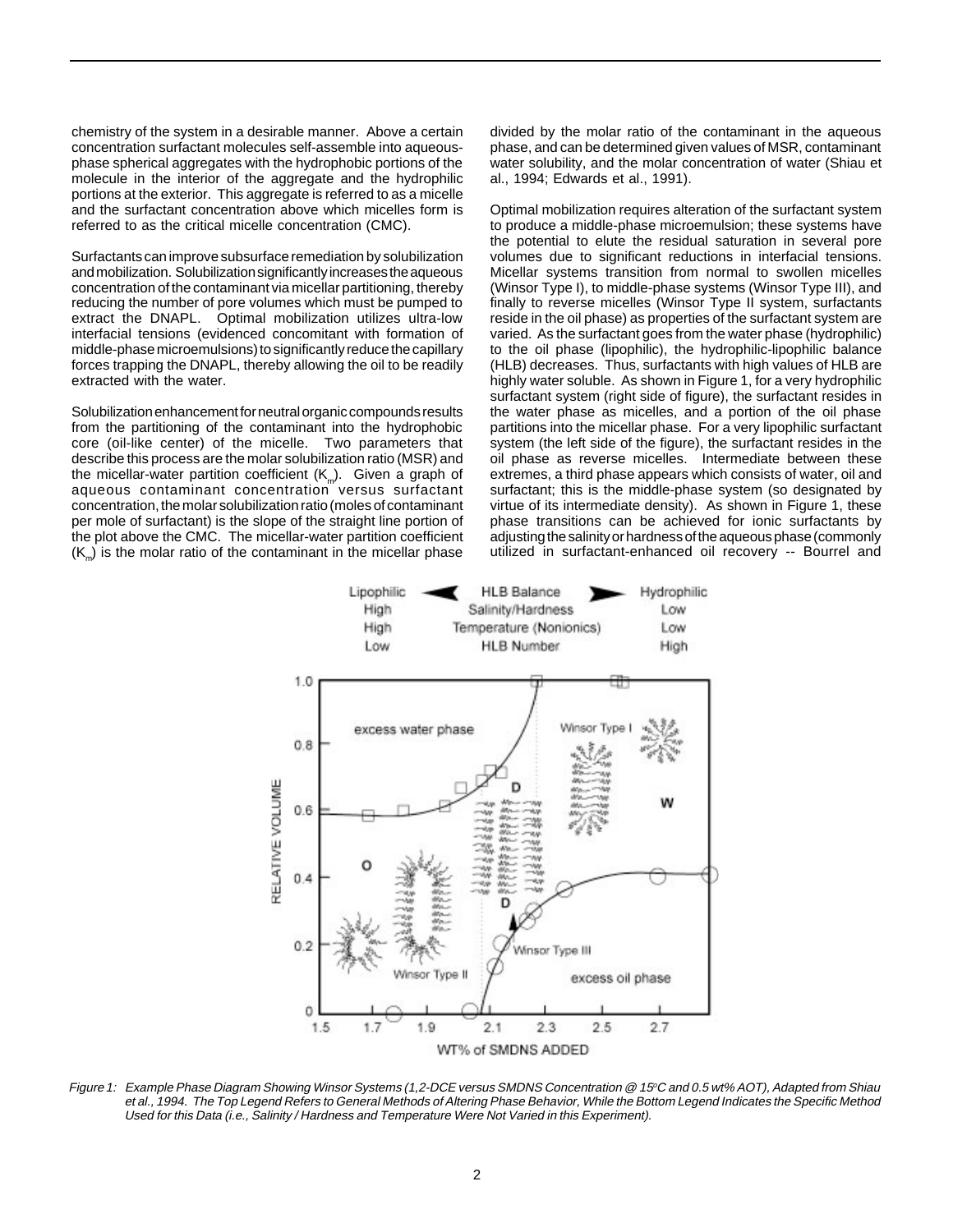Schechter, 1988). However, introduction of high salt concentrations is not desirable in aquifer restoration as remediation of brine contamination is also a difficult problem. In this research, middle-phase systems are achieved by altering the HLB of a binary surfactant system.

Surfactant-enhanced environmental remediation research to date has evaluated a wide spectrum of issues (e.g., Valsaraj and Thibodeaux, 1989; Vignon and Rubin, 1989; Edwards et al., 1991; Smith and Jaffe, 1991; Jafvert and Heath, 1991; Peters et al., 1992; West, 1992; West and Harwell, 1992; Abdul et al., 1992; Fountain, 1992; Pennel et al., 1993; Baran et al., 1994; Sabatini et al., 1995). The objective of this document is to discuss the technical feasibility and limitations of using food grade surfactants for solubilization and mobilization of chlorinated solvents, describe physicochemical and hydraulic approaches that minimize surfactant losses while not compromising remediation enhancement, and present a preliminary evaluation of the economics of implementing surfactant-enhanced subsurface remediation. This document emphasizes the importance of proper design of the surfactant system and hydraulic regime for the technical and economical feasibility of surfactant-enhanced subsurface remediation.

#### **MATERIALS AND METHODS**

The chlorinated organics evaluated in this research were tetrachloroethylene (PCE), trichloroethylene (TCE), and trans-1,2-dichloroethylene (1,2-DCE). Table I summarizes characteristic parameters for these contaminants. These compounds were selected based on their ubiquitous occurrence as subsurface contaminants and their range in hydrophobicity (as noted by their relative  $K_{ow}$  values). The surfactants evaluated in this research were selected based on their status as FDA direct food additive compounds and their relative HLB values. The food grade surfactants are largely combinations of fatty acids and sugars. The S-MAZ surfactants and T-MAZ surfactants are sorbitan esters and ethyloxylated sorbitan esters, respectively (with ethylene oxide groups ranging from 0 to 80). Table II summarizes properties of select surfactants evaluated in this research. Surfactant solubilization, mobilization, precipitation and sorption studies were conducted according to standard procedures (as documented in Shiau et al., 1994, 1995a,b; 1996a,b; Rouse et al., 1993; 1995; 1996). Sorption assays were conducted utilizing the Canadian River alluvium (CRA) material which consists of 72% sand, and 27% silt and clay, and has an organic carbon content of 0.07%.

## **SURFACTANT SELECTION FOR OPTIMIZING SUBSURFACE REMEDIATION**

Solubilization of chlorocarbons was evaluated using single surfactant systems (SDS and three of the T-MAZ surfactants). Solubilization curves for the three chlorinated organics (PCE, TCE, 1,2-DCE) with T-MAZ 60 are presented in Figure 2. The aqueous phase concentration of the chlorinated organics increases linearly above the CMC. However, at higher surfactant concentrations (exceeding the surfactant solubility limit) negative deviations from this linear trend are observed (Shiau et al., 1994). These results illustrate several points: (1) below the CMC, surfactant addition has little to no effect on the solubility of these contaminants, and (2) the higher the surfactant concentration is above the CMC the greater is the chlorocarbon solubility enhancement due to the increased number of micelles

(i.e., operate well above the CMC to achieve maximum enhancement, but below the surfactant's solubility limit). From Figure 2 the 1,2-DCE solubility enhancement is approximately two-fold at 10 mM T-MAZ 60 and approximately eight-fold at 50 mM T-MAZ 60; the enhancement approaches two orders of magnitude for PCE. The salinity of these systems was less than 30 mg/L and the hardness was 16 mg/L (this is true throughout this section unless noted otherwise).

Solubilization parameters (MSR and K<sub>m</sub>, on a molar basis) are<br>summarized in Table III for SDS, T-MAZ 28, T-MAZ 20, and T-MAZ 60. The data in Table III demonstrate that more hydrophobic compounds (e.g., PCE) will realize the greatest enhancement  $(higher K<sub>m</sub> indicates greater contaminant partitioning into micelles).$  $K<sub>m</sub>$  is observed to vary more between contaminants for any surfactant than between surfactants for a given contaminant. Thus, for the solubilization mechanism, surfactant selection is relatively independent of the contaminant(s) and will most likely be made based on factors such as cost, susceptibility to losses, toxicity. At the same time, when estimating (extrapolating)  $K_m$ values or when modeling the solubilization process, it should be recognized that micellar solubilization (and thus  $K_m$ ) varies as a function of contaminant type (nonpolar versus polar/ionic) and aqueous contaminant concentrations below their water solubility (Nayyar et al., 1994; Rouse et al., 1995). Aqueous contaminant concentrations below water solubility may be experienced due to nonequilibrium solubilization, mixed NAPL phases, etc. (Pennell et al., 1993; Rouse et al., 1995; Pennel et al., 1994; Soerens, 1995).



Figure 2: Solubilization of DNAPLs (PCE, TCE, 1,2-DCE) in T-MAZ 60 @ 15°C, After Shiau et al., 1994a. T MAZ 60 CMC = 0.02 mM. Molecular Weight: PCE, 166 mg/mM; TCE, 131 mg/mM; DCE, 97 mg/mM; and T-MAZ 60, 1310 mg/mM. Data Shown is Average of Replicates, Errors within Size of Symbols.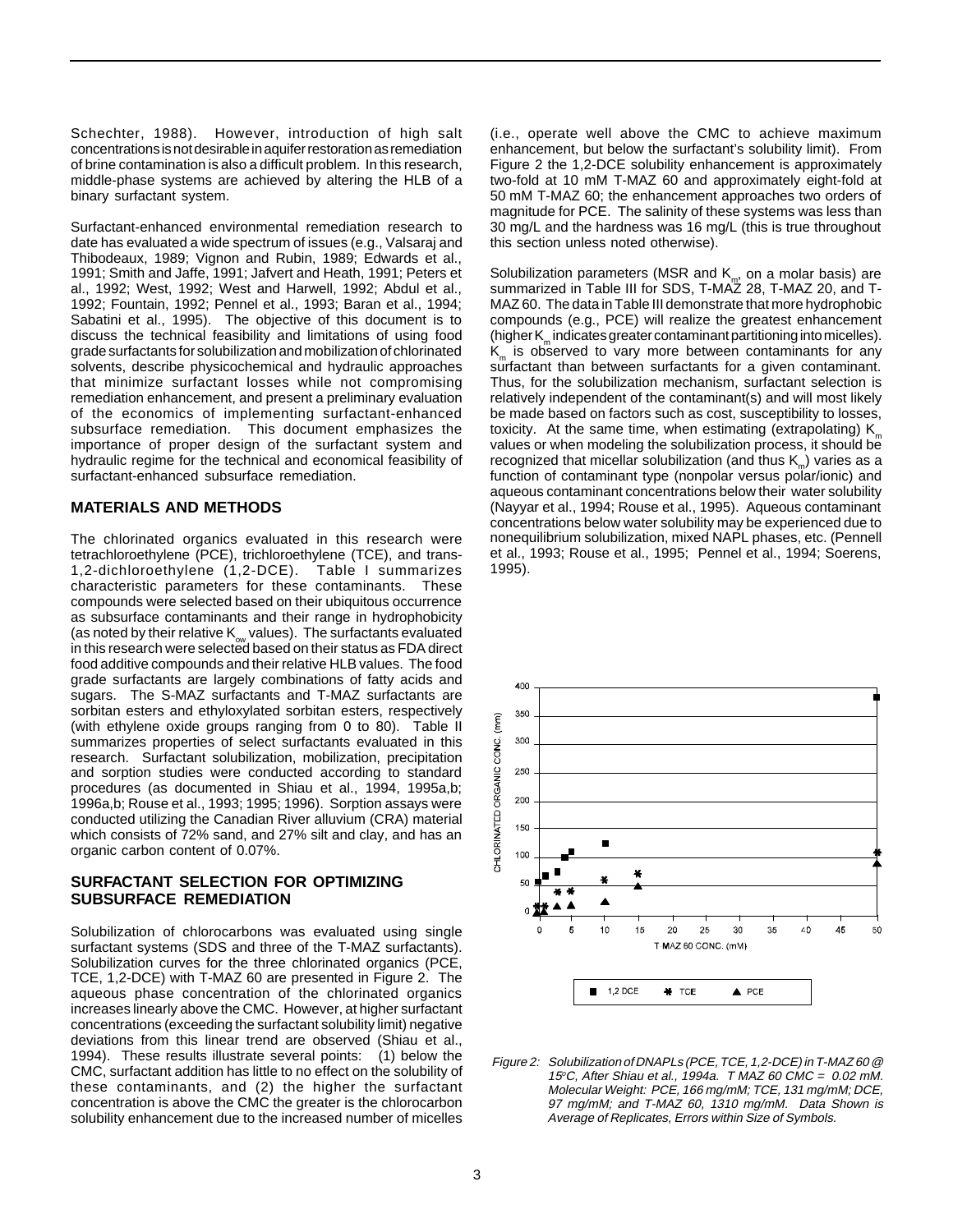## **Table I: Contaminant Properties**

| Chemical                                                                                 | Molecular<br>Formula                                | Molecular<br>Weight | Aqueous<br>Solubility (mg/L) | $log K_{\text{ow}}^{a}$ |  |
|------------------------------------------------------------------------------------------|-----------------------------------------------------|---------------------|------------------------------|-------------------------|--|
| Tetrachloroethylene (PCE)<br>Trichloroethylene (TCE)<br>Trans-1,2-Dichloroethylene (DCE) | $C_2Cl_4$<br>$C_2$ HCl <sub>3</sub><br>$C_2H_2Cl_2$ | 166<br>131<br>97    | 200<br>1100<br>6300          | 2.6<br>2.38<br>0.48     |  |
| ${}^aK_{ow}$ = octanol-water partition coefficient<br>After Shiau et al. (1994)          |                                                     |                     |                              |                         |  |

## **Table II: Surfactant Properties**

| Surfactant                                                                                                                                                                                                                                                                                                                                                                                                                                   | MW <sup>a</sup> | Type <sup>b</sup> | HLB <sup>c</sup>       |  |
|----------------------------------------------------------------------------------------------------------------------------------------------------------------------------------------------------------------------------------------------------------------------------------------------------------------------------------------------------------------------------------------------------------------------------------------------|-----------------|-------------------|------------------------|--|
| <b>SMDNS<sup>d</sup></b>                                                                                                                                                                                                                                                                                                                                                                                                                     | 260             | A                 | $>40$                  |  |
| Sodium Dodecyl Sulfate (SDS)                                                                                                                                                                                                                                                                                                                                                                                                                 | 288             | A                 | 40                     |  |
| POE (80) <sup>e</sup> sorbitan monolaurate (T-MAZ 28)                                                                                                                                                                                                                                                                                                                                                                                        | 3866            | N                 | 19.2                   |  |
| POE (20) <sup>e</sup> sorbitan monolaurate (T-MAZ 20)                                                                                                                                                                                                                                                                                                                                                                                        | 1266            | N                 | 16.7                   |  |
| POE (20) <sup>e</sup> sorbitan monostearate (T-MAZ 60)                                                                                                                                                                                                                                                                                                                                                                                       | 1310            | N                 | 14.9                   |  |
| Aersol OT <sup><i>i</i></sup> (AOT)                                                                                                                                                                                                                                                                                                                                                                                                          | 445             | A                 | <b>NA</b> <sup>g</sup> |  |
| POE (20) <sup>e</sup> sorbitan tristearate                                                                                                                                                                                                                                                                                                                                                                                                   | 1842            | N                 | 10.5                   |  |
| Sodium stearoyl-2-lactylate                                                                                                                                                                                                                                                                                                                                                                                                                  | 450             | A                 | 10                     |  |
| Sorbitan monooleate                                                                                                                                                                                                                                                                                                                                                                                                                          | 428             | N                 | 4.6                    |  |
| Sorbitan trioleate (S-MAZ 85K)                                                                                                                                                                                                                                                                                                                                                                                                               | 956             | N                 | 2.1                    |  |
| <sup>a</sup> MW = molecular weight<br>${}^{\text{b}}$ A = anionic, N = nonionic<br>$\mathcal{C}$ HLB = hydrophilic-lipophilic balance<br><sup>d</sup> SMDNS = Sodium mono and dimethyl naphthalene sulfonate<br>$e()$ = number of ethylene oxides<br><sup>f</sup> Bis-2-ethylhexyl sodium sulfosuccinate<br>$\mathcal{P}NA$ = not available, but included in table in order of HLB (i.e., between 14.9 and 10.5)<br>After Shiau et al., 1994 |                 |                   |                        |  |

## **Table III: Solubilization Parameters for Chlorinated Organics**

| <b>Chlorinated Organic</b> | Surfactant                                                   | <b>MSR</b>                   | $Log K_m$                    |  |
|----------------------------|--------------------------------------------------------------|------------------------------|------------------------------|--|
| <b>PCE</b>                 | <b>SDS</b><br><b>T-MAZ 28</b><br><b>T-MAZ 20</b><br>T-MAZ 60 | 0.39<br>0.45<br>2.27<br>3.15 | 4.5<br>4.55<br>4.9<br>4.94   |  |
| <b>TCE</b>                 | <b>SDS</b><br><b>T-MAZ 28</b><br><b>T-MAZ 20</b><br>T-MAZ 60 | 0.34<br>1.68<br>3.29<br>3.95 | 3.27<br>3.66<br>3.75<br>3.77 |  |
| 1,2-DCE                    | <b>SDS</b><br>T-MAZ 28<br><b>T-MAZ 20</b><br>T-MAZ 60        | 1.37<br>2.46<br>7.49<br>6.91 | 2.76<br>2.85<br>2.95<br>2.94 |  |
| After Shiau et al., 1994   |                                                              |                              |                              |  |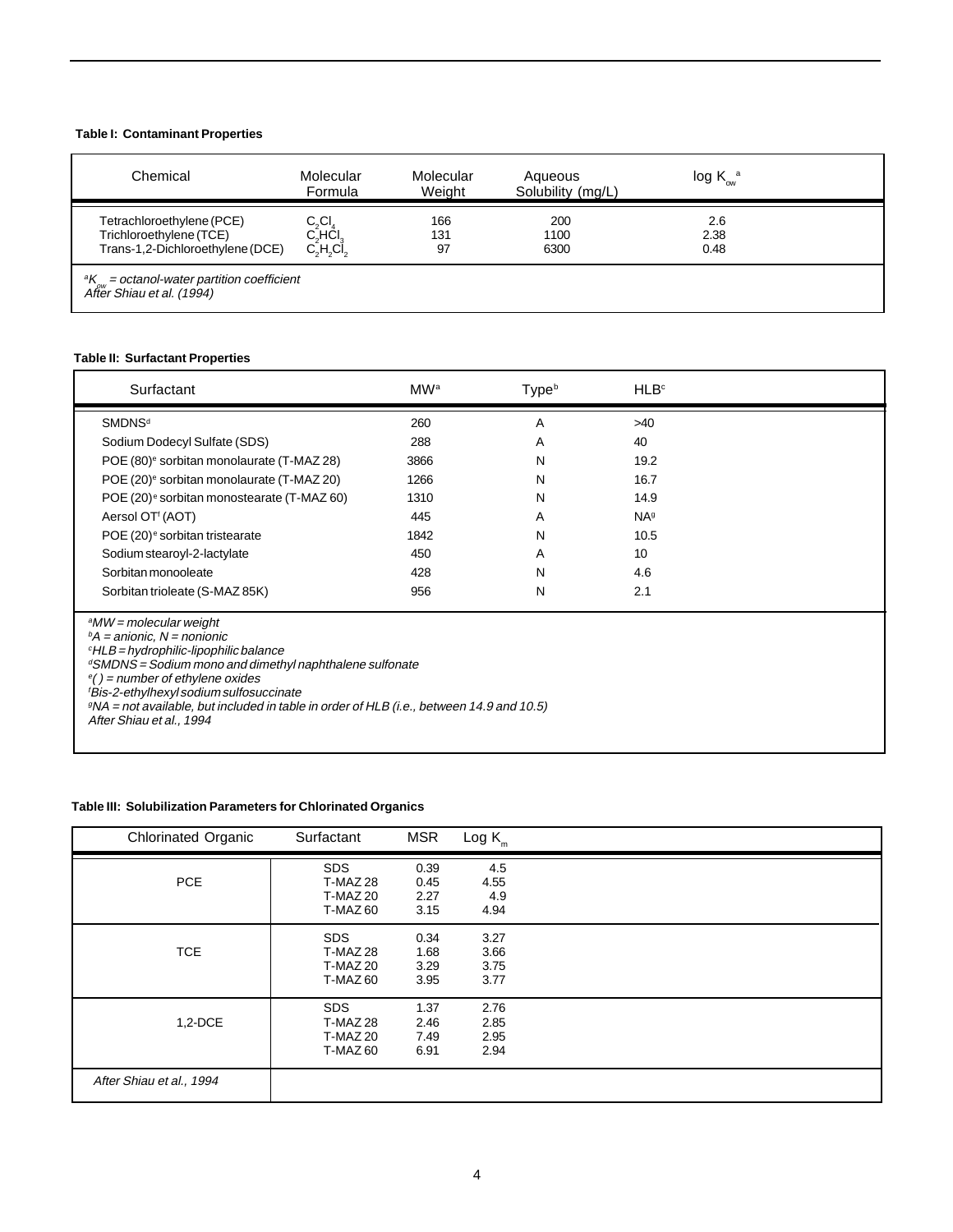Initial efforts to achieve middle-phase systems, without consideration of surfactant structure, were unsuccessful. The HLB of the surfactant systems was varied from 2.1 to 40. Although phase inversion was observed in this HLB range (Type II to Type I), a clear middle-phase was not achieved in the transition (instead a mesophase was realized). Using the branched surfactant Aerosol OT (AOT) and sodium mono- and di-methyl naphthalene sulfonate (SMDNS), a middle-phase microemulsion was realized in the transition region. Thus, it is observed that surfactant selection (structure) is critical to achieving middle-phase systems.

Mobilization with AOT and SMDNS was achieved by varying the SMDNS concentration while holding the AOT concentration constant. Figure 1 shows a phase diagram for 1,2-DCE using AOT and SMDNS as the surfactant system. At low SMDNS concentrations a Type II system is realized (surfactant has partitioned into the oil phase). Increasing the SMDNS concentration diminishes the potential for AOT to partition into the oil, thereby allowing it to accumulate at the interface and produce a middle-phase system. At yet higher SMDNS concentrations, the system is over-optimized and the surfactants reside in the water phase (Type I system). Middle-phase systems were achieved via this approach for PCE, TCE, and 1,2- DCE individually (Shiau et al., 1994) and in binary and ternary mixtures of these chlorocarbons (Shiau et al., 1996a).

Salinity and hardness can affect the formation of middle-phase systems. Potential impacts of naturally occurring hardness on middle-phase systems are illustrated in Figure 3 (TCE middlephase systems at two levels of calcium (hardness)). Higher hardness levels required more SMDNS to maintain the surfactant balance and achieve a middle-phase system (the optimal SMDNS concentration is higher). The increased calcium concentration will tend to drive the ionic AOT into the oil phase, thus requiring additional SMDNS to achieve the middle-phase microemulsion. Similarly, lower temperatures increased the SMDNS concentrations necessary to obtain middle-phase systems (Shiau et al., 1994). As expected, surfactant systems capable of achieving middle-phase systems are a function of the DNAPL (for single component) or DNAPL composition (for multicomponent oils). For example, the optimal SMDNS concentration for 0.5% AOT with PCE, TCE, and 1,2-DCE is 1.40, 2.43 and 2.19 wt%, respectively (Shiau et al., 1994).

For multicomponent residual phases, the optimal surfactant concentration is a function of the mole fraction of each phase in the mixed waste and the optimal SMDNS concentration for each individual phase. Figure 4 illustrates this by considering a ternary DNAPL system with a constant mole fraction of 1,2-DCE (0.5050) and a variable mole fraction of PCE and TCE (the mole fraction of PCE is shown on the ordinate and the mole fraction of TCE is equal to 0.4950 minus the PCE mole fraction). Thus, an ordinate value of 0 corresponds to a binary system of TCE and 1,2-DCE while an ordinate value of 0.4950 corresponds to a binary system of PCE and 1,2-DCE. The abscissa corresponds to the average equivalent weight of the surfactant system ([SMDNS]\* plus AOT, where AOT is constant at 0.5 wt%; these units are utilized to facilitate the regular solution analysis). The ideal solution analysis is based on ideal mixing while the regular solution plot accounts for nonidealities (parameters for the ternary regular solution predictions were determined independently in three binary systems). As can be seen in Figure 4, regular solution theory is better able to predict phase behavior in the ternary system than ideal solution theory (Shiau et al., 1996a). It is especially encouraging that, given analyses from binary systems, one can better predict results for ternary systems of variable DNAPL composition.



Figure 3: Phase Diagram for TCE at 15°C for AOT and SMDNS for Two Calcium Values (SMDNS\* Optimal Concentration at Each Calcium Level), Adapted from Shiau et al., 1994.



Figure 4: Phase Diagram for Ternary DNAPL System for Constant Mole Fraction of 1,2-DCE and Varying Mole Ratio of PCE and TCE.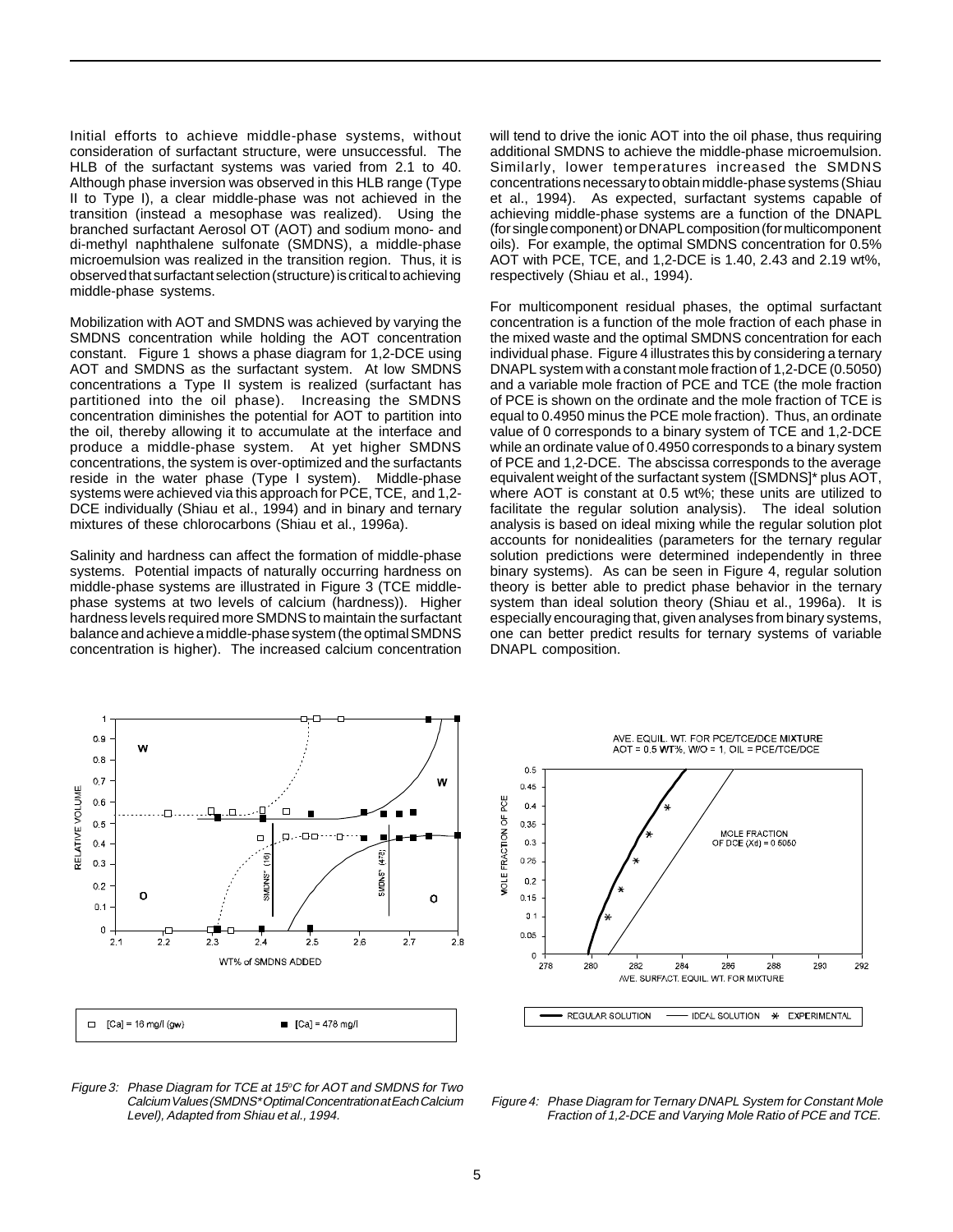These results illustrate the sensitivity of middle-phase systems to aquifer conditions (temperature, hardness, etc.), contaminant composition, and surfactant structure, and should alert users to potential problems if proper surfactant selection and design efforts are not utilized when implementing mobilization via middle-phase microemulsions. Also, vertical migration of released residual may be realized depending on aquifer conditions and the hydraulics of the extraction system. This again illustrates the care that must be taken in utilizing mobilization. Despite these limitations, mobilization has the potential to be significantly more efficient than solubilization and should not be prematurely dismissed as a viable technology. In fact, vertical circulation wells can potentially mitigate and even take advantage of any tendencies for vertical migration. Both of these issues are discussed below in more detail.

In comparing the efficiency of the solubilization and mobilization mechanisms, Table IV documents the enhancements resulting from these two mechanisms for a similar weight percent of surfactant (via solubilization with T-MAZ 60 and mobilization with Aerosol OT and SMDNS). As observed in Table IV, the enhancement is two orders of magnitude for PCE via solubilization and three and one-half orders of magnitude via mobilization (relative to water alone). For 1,2-DCE the enhancement by solubilization is approximately one order of magnitude, while being two orders of magnitude for mobilization. The increase in efficiency via mobilization versus solubilization is dramatic. The data in Table IV also demonstrate that surfactant-enhanced subsurface remediation will be of the greatest benefit for more hydrophobic compounds.

In Figure 5 solubilization and mobilization results from onedimensional column studies are presented (Shiau et al., 1995b). Mobilization (AOT/SMDNS) achieved higher contaminant concentrations and eluted the PCE more quickly than solubilization (T-MAZ-60) (> 97% extracted in ca. 3 pore volumes). The tail on the solubilization curve indicates the reduced extraction rate and thus slow approach to complete PCE elution for solubilization (likely due to interfacial area constraints); while ca. 85% of the PCE is eluted within 10 pore volumes, less than 90% has been eluted by 30 pore volumes. Again, the potential advantages of mobilization over solubilization are apparent. From Figure 5, the aqueous PCE concentration prior to surfactant introduction is observed to be 80 mg/L. Based on this initial concentration,

|  | Table IV: Comparison of Solubilization and Mobilization |
|--|---------------------------------------------------------|
|  |                                                         |

| Chlorinated<br>Organic | GW <sup>a</sup><br>Solubility<br>(mg/L) | Solubilization<br>(6.5 wt%T-MAZ 60)<br>(mg/L) | Mobilization <sup>b</sup><br>(5.0 wt% AOT and<br>SMDNS)(mg/L) |
|------------------------|-----------------------------------------|-----------------------------------------------|---------------------------------------------------------------|
|                        |                                         |                                               |                                                               |
| <b>PCE</b>             | 80.6                                    | 16.900                                        | 619,000                                                       |
| <b>TCE</b>             | 990                                     | 14.700                                        | 594,000                                                       |
| $1.2$ -DCE             | 5.340                                   | 37.800                                        | 557,000                                                       |
|                        |                                         |                                               |                                                               |

<sup>a</sup>GW = Ground Water

 $b$ Surfactant concentration is based on initial aqueous volume; contaminant concentration is in middle phase system. After Shiau et al., 1994



Figure 5: Column Results for PCE Elution via Solubilization (T-MAZ 60) and Mobilization (AOT/SMDNS) Systems with CRA Medium.

water dissolution would require in excess of 400 pore volumes to dissolve the residual PCE. Considering reduced mass transfer as the interfacial area decreases, the actual number of pore volumes for water dissolution is expected to be much greater than 400 pore volumes. The relative advantages of surfactantenhanced remediation over water dissolution are apparent. It should be noted that the concentrations in Figure 5 are still several orders of magnitude above the drinking water standard. While surfactant techniques significantly expedite mass removal, protracted amounts of time may be required to achieve drinking water standards (although much less than with water alone).

It is observed that the food grade surfactants are technically viable for use in subsurface remediation activities. This may be advantageous for obtaining regulatory approval for utilizing surfactants in subsurface remediation. However, edible surfactants may be more susceptible to losses (e.g., precipitation, sorption; Shiau et al., 1995a), which can cause system failure (e.g., pore clogging due to precipitation) and will result in increased costs of the surfactant (thereby hindering the economic viability of the process). For this reason, research in our laboratories has evaluated methods for minimizing precipitation and sorption of food grade surfactants (e.g., use of hydrotropes or cosolvents to decrease the sorption and precipitation of these surfactants -- Krebbs-Yuill, 1995). Also, in other research surfactants with indirect food additive status have been evaluated that are less susceptible to precipitation and sorption (e.g., alkyl diphenyloxide disulfonates -- Rouse et al., 1993; ethoxylated alkylsulfates -- Rouse et al., 1996). Space limitations prevent a detailed discussion of techniques for limiting surfactant losses: the interested reader is directed to the above references and Shiau et al. (1995b) for more detailed discussions. Thus, surfactant selection is not only critical to the technical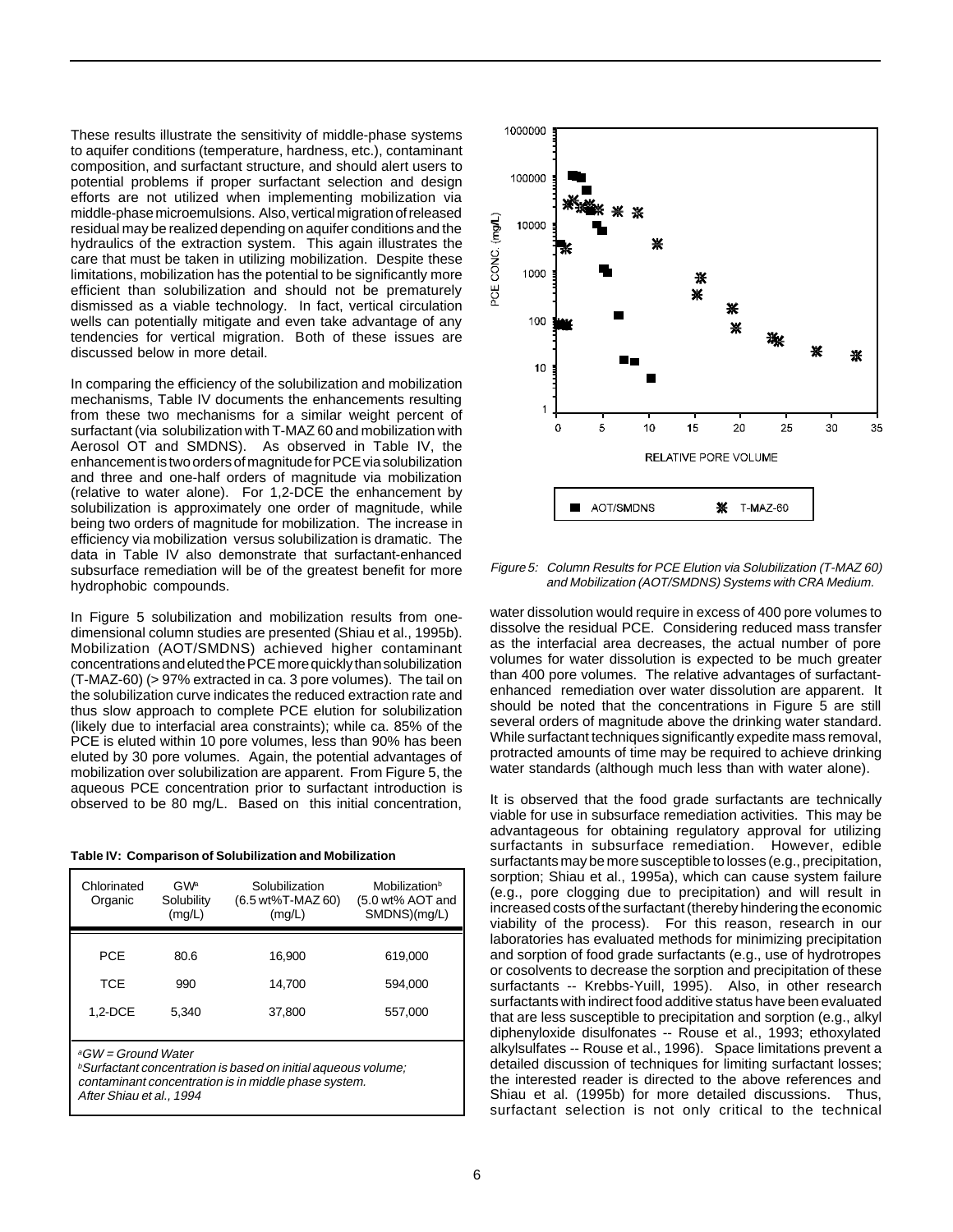implementation of surfactant-enhanced subsurface remediation, but is also imperative to minimizing subsurface losses and improving the economics of implementing the technology. This will be further discussed in a later section focusing on economic considerations.

#### **IMPROVING THE HYDRAULIC EFFICIENCY OF SURFACTANT INJECTION/EXTRACTION**

The technical and economic feasibility of surfactant-based remediation processes will depend on the ability to achieve hydraulic control in the subsurface while also attempting to maximize hydraulic efficiency. Hydraulic efficiency can be increased by: (1) minimizing the volume of injected surfactant solution; (2) minimizing the volume of fluid to be pumped to the surface (reducing treatment costs); (3) targeting injected chemicals to the contaminated zones of the aquifer (thereby preventing the movement of injected fluids towards clean portions of the aquifer); and (4) maximizing capture of resulting watersurfactant-contaminant mixtures.

One method of improving the hydraulic efficiency of surfactantenhanced subsurface remediation is the strategic placement of impermeable and/or hydraulic barriers. Impermeable physical barriers (e.g., grout curtains, slurry walls, sheet piling) can be used to deflect flows into or away from contaminated zones by creating zones of low permeability. Hydraulic barriers (e.g., injection wells, infiltration galleries) can be used to deflect flows into or away from contaminated zones by creating zones of increased hydraulic potential (head). A recent numerical modeling study assessed the relative effectiveness of hydraulic and impermeable barriers for improving the efficiency of DNAPL remediation processes, both with and without surfactants (Gupta, 1993). The overall conclusion drawn from these results was that mass transfer of the contaminant from the residual phase to the

fluid moving through the contaminated zone should be maximized, regardless of the fluid used (e.g., air, water, chemical solution). Simple upgradient injection of surfactants followed by downgradient extraction is tremendously inefficient due to loss of surfactant to uncontaminated zones. Injection of surfactant solutions inside partially encircling impermeable barriers with downgradient deflector wells was found to be the most efficient of the systems evaluated for the surfactant-based processes. The impermeable barrier cuts off upgradient water (eliminates dilution of surfactant solution) and prevents migration of surfactant solutions into uncontaminated areas. Hydraulic barriers (deflector wells) provide increased gradient in addition to directional control while also having the advantage of being a temporary measure. The volumes (mass) of surfactant solution required to exceed the CMC in the contaminated zone decreased significantly (up to 65%) with barriers over simple injection/extraction (Gupta, 1993).

The use of operational measures has also been suggested for improving pump-and-treat efficiency; such measures include cyclic (pulsed) pumping, push-pull pumping, and variable injection/ extraction ratios (Keely, 1989). Pulsed pumping was first proposed by petroleum engineers to improve recovery from hydrocarbon reservoirs (Aguilera, 1980). Disadvantages associated with pulsed pumping identified in laboratory and field studies include increased remediation times (due to decreased concentration gradients during resting phase), operation and maintenance issues, and lack of necessary hydraulic control (Stallard and Anderson, 1992; Armstrong et al., 1994; and Voudrias and Yeh, 1994).

Simultaneous injection to and extraction from a common vertical borehole creates a circulating flow pattern (Figure 6) within a sphere or ellipsoid around the borehole (referred to as vertical circulation wells -- VCWs), a concept previously evaluated in petroleum production. A myriad of potential benefits of VCWs can be delineated, including: (1) reduced costs over systems involving multiple wells; (2) effective hydraulic control achieved



Figure 6: Vertical Circulation Well (VCW) Flow Pattern.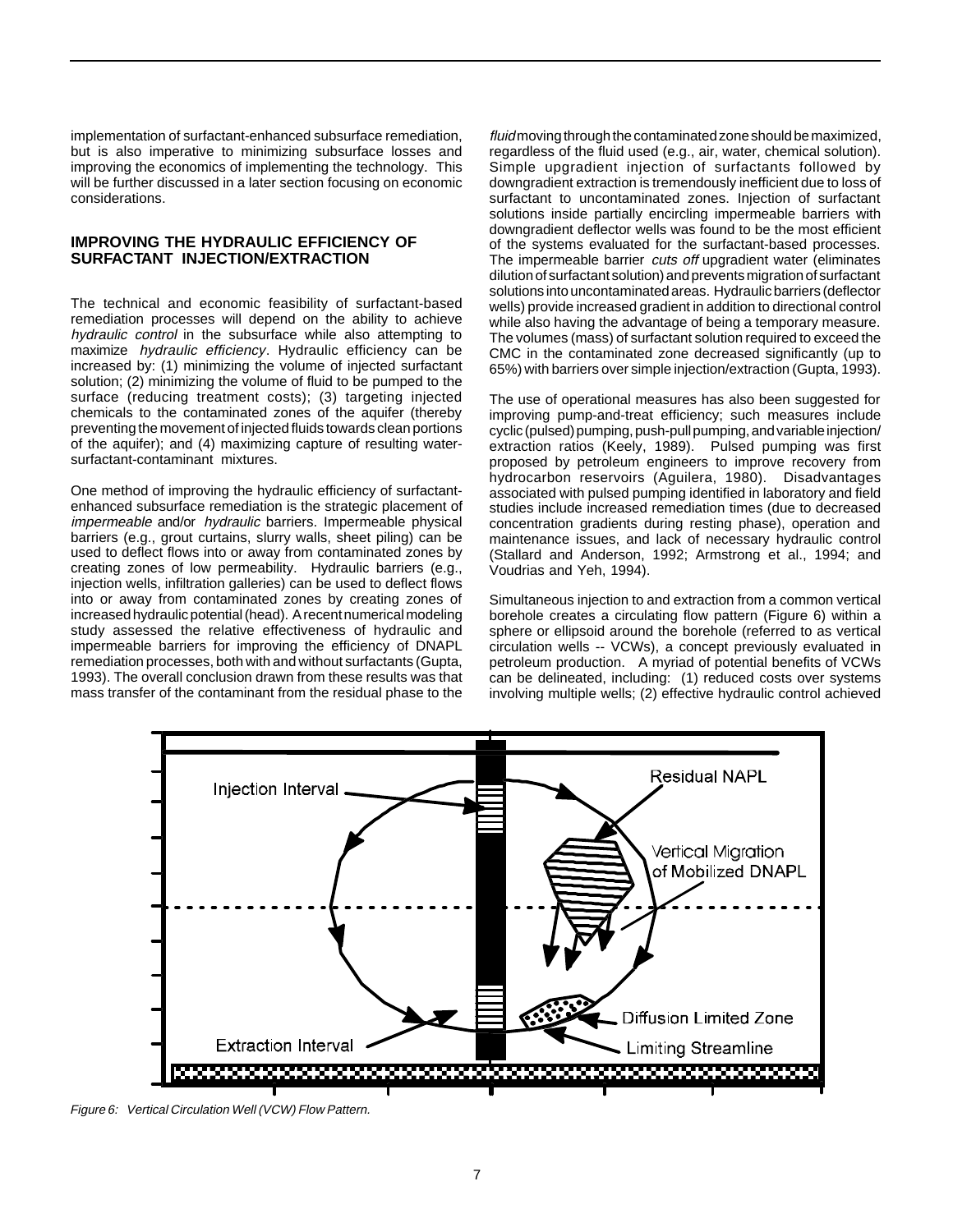over limited volumes of the formation; (3) ability to capture DNAPLs that might sink when mobilized; (4) applicable to both light NAPLs (LNAPLs or floaters) and DNAPLs (sinkers); (5) minimizes surfactant losses; (6) minimizes volumes of fluids produced at the surface requiring treatment; and (7) induced mounding can remediate portions of the contaminated vadose zone around the well. Obviously, these and alternate systems must be evaluated on a case-by-case basis to determine optimal configurations.

Two-dimensional steady state flow induced by the VCW system in an aquifer with a regional gradient can be described using the complex potential, Ω,

$$
\Omega = \Phi + i \psi \tag{1}
$$

where,  $\Omega$  is the complex potential,  $\Phi$  is the hydraulic potential, and  $\Psi$  is the stream function. Lines of constant  $\Phi$  are called equipotentials and they describe the head distribution within the aquifer. Lines of constant  $\Psi$  are called streamlines and they describe the flow paths of ground water within the aquifer.

The two screened intervals behave as a line source and a line sink, respectively. By superposition, the complex potential for the line source and line sink can be combined, along with the complex potential for a regional gradient (lateral flow), to produce the overall complex potential for the aquifer. Using the equations for line sources/sinks and regional gradient developed by Strack (1989), the complex potential becomes:

Figure 7 shows equipotentials and streamlines for a VCW in an aquifer having a local regional gradient, where the bottom screened interval of the VCW is extracting at a rate higher than the upper screened interval is injecting  $(Q_{out} > Q_{in})$ . By having  $Q_{out}$  $> Q_{in}$ , it is possible to approach complete capture of the injected solution; however, the extracted solution is significantly diluted by fresh ground water (this effect increases as the  $Q_{out}/Q_{in}$  ratio increases). This will result in diluted extraction concentrations for both the injected surfactant solution and the solubilized (or mobilized) contaminant. It is important to recognize that the performance of the surfactant solution relative to extraction of the contaminant is masked in the VCW system effluent by dilution due to the fresh ground water that is extracted. It is also important to note that the dilution occurs in the borehole and not in the formation; thus, surfactant concentrations in the aquifer will not drop below the CMC due to this phenomenon.

The relative performance of the VCW system versus the traditional injection/extraction (two-well) system was assessed using a twodimensional (sand tank) model packed with glass beads. The tank, constructed of aluminum, is 36 inches wide by 18 inches high, with a 2 inch depth. The tank has adjustable constant-head end reservoirs, a glass front plate for visual observation, and piezometers for sampling and head measurement distributed horizontally and vertically throughout the tank. A known mass of DNAPL was gravity fed from the surface in each test prior to removal via surfactant solutions. Aqueous DNAPL concentrations were quantified throughout each test. Enhanced solubilization and mobilization (microemulsification) were evaluated for each hydraulic configuration (in both cases the injection and extraction pumping rates were 100 ml/min with no regional gradient).

$$
\Omega = \frac{\sigma D}{4\pi} [\left( Z - \frac{a}{D} \right) \ln \left( Z - \frac{a}{D} \right) + \left( Z + \frac{a}{D} \right) \ln \left( Z + \frac{a}{D} \right) - |Z - 1| \ln |Z - 1| - |Z + 1| \ln |Z + 1| ]
$$
  

$$
- Q_{\circ} Z \left( \frac{D - \left( z_{\circ} - z_{\circ} \right)}{2} \right)
$$
(2)

where,

 $D =$  total length of vertical circulation well (both screens and spacer)

a = separation distance between screens (spacer)

$$
z = x + iy
$$

 $Z = X + iY$ 

 $Q_{\text{o}}$  = lateral Darcy velocity

 $\sigma$  = strength of injection/extraction interval

- $z_1$  = bottom of lower screen
- $z_4$  = top of upper screen

and

$$
Z = \frac{\left[ z - \frac{1}{2} | z_4 + z_1 | \right]}{\frac{1}{2} | z_4 - z_1 |}
$$
 (3)

The variable transformation from z to Z is simply a change from the global  $(x,y)$  coordinate system to a local  $(X,Y)$  system based on the geometry of the vertical circulation well.



(dimensionless)

Figure 7: Cross Section Showing Streamlines for a VCW System in an Aquifer with a Regional Gradient. Injection in Upper Zone, Extraction in Lower Zone, Regional Gradient from Right to Left.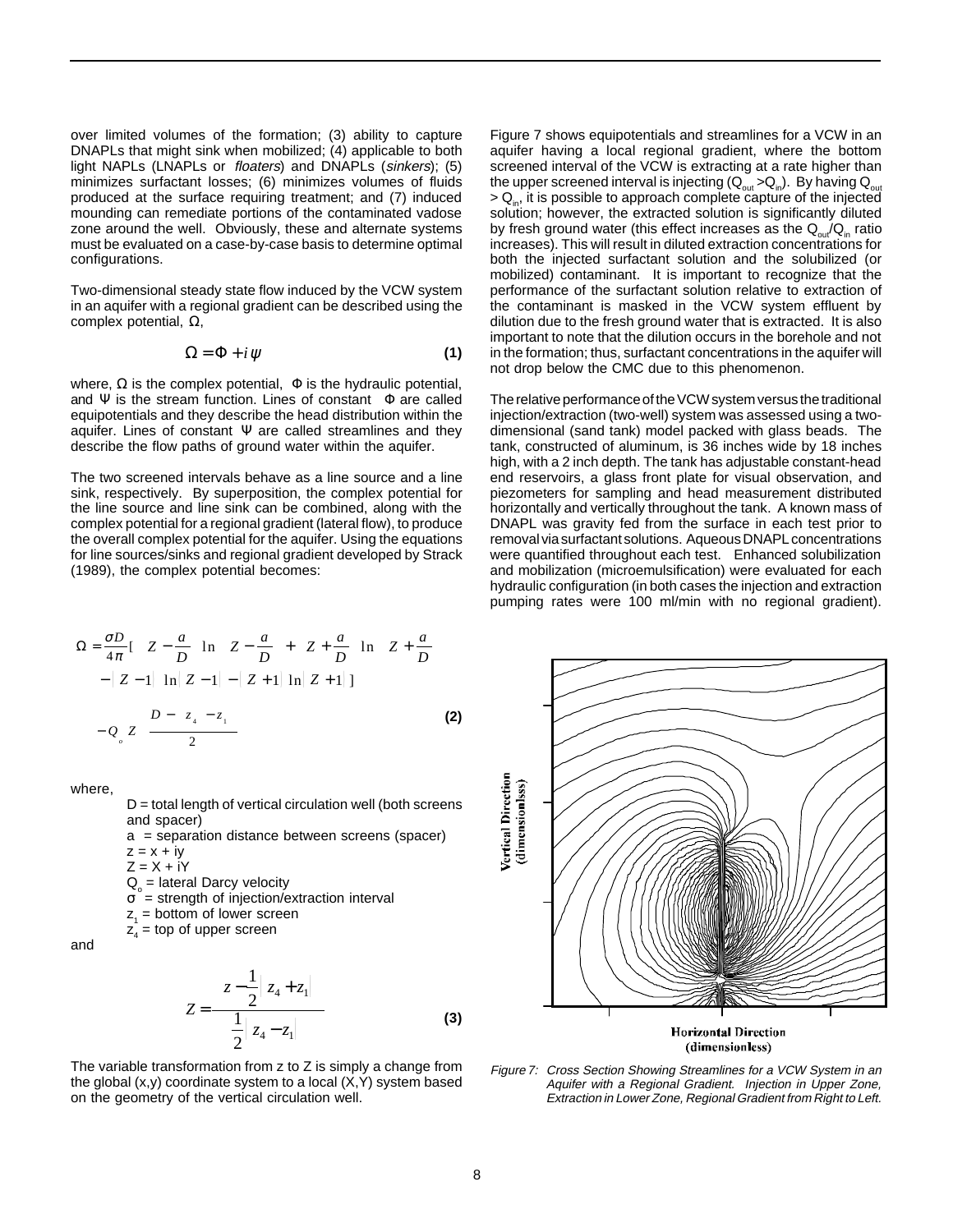Preliminary studies of the VCW system and two-well systems have also been conducted in three-dimensional sand tanks (Roberts et al., 1993; Chen, 1995).

Plotted in Figure 8 are the mass recovery curves for the two-well and VCW systems using the surfactant-enhanced solubilization mechanism for residual saturation of PCE. A 4.56 weight percent (wt%) solution of T-MAZ 20 was used during the solubilization studies. The interfacial tension of this solution is 5 dynes/cm. The curves show that the VCW system achieves higher effluent contaminant concentrations (increased mass recovery at early extraction volumes) due primarily to reduced dilution by uncontaminated ground water (i.e., improved hydraulic efficiency). The surfactant recovery is likewise expected to be greater in the VCW as surfactant lost to the uncontaminated portions of the aquifer is minimized. Decreasing efficiency in the VCW system is observed at ca. 5 liters. If the initial efficiency of the VCW had been maintained it appears that the remediation would have been complete within 10 liters; however, in reality it required greater than 30 liters to approach 100% recovery of the PCE. Thus, the tailing of the VCW mass removal curve negates the advantage of the initially higher concentrations

Plotted in Figure 9 are the mass recovery curves for the two-well and VCW systems via surfactant-enhanced mobilization (again for residual saturation of PCE). The surfactant system used was 1.3 wt% AOT and 3.6 wt% SMDNS, which produced an interfacial tension of  $5 \times 10^{-3}$  dynes/cm. It can be seen in Figure 9 that the two-well system approaches a plateau at ca. 70% recovery of the PCE; visual observations indicated that some of the mobilized residual was lost from the flowlines due to vertical migration. It is very encouraging to note that this did not occur in the VCW system and that removal efficiencies approached 100% for PCE in the VCW system. However, a significant decline in the extraction efficiency of the VCW system occurred at ca. 5 liters. It is interesting to note that, if not for this decline in efficiency, the

1  $0.9$  $0.8$ PCE Mass Recovered (M/Mo)  $0.7$  $0.6$  $0.5$  $0.4$  $0.3$  $0.2$  $0<sup>1</sup>$  $\circ$  $\mathbf 0$ 10 20 30 40 50 60 Fluid Extracted (liters) A VCW System **E**-Two-Well System

Figure 8: Effluent Mass Recovery Curves for Surfactant enhanced Solubilization.

VCW system could have remediated the PCE before significant PCE extraction in the two-well system was observed.

The change in efficiency for mobilization using the VCW system (ca. 5 liters in Figure 9) was due to the accumulation of a diffusion-limited mass of contaminant at the fresh water-surfactant solution interface (i.e., the outermost streamline) of the VCW (see Figure 6). Because the fluid outside the streamline (i.e., the ground water) contains no surfactant, the surfactant system at this interface is diluted and no longer exists as a middle-phase system. At this interface, slow diffusion-limited dissolution of this contaminant mass reduces the efficiency of the extraction process, as reflected in the long tailing of the mobilization mass recovery above 5 liters. It is suggested that this phenomenon can be addressed through relatively simple operational variations in the VCW system; i.e., reversing injection-extraction direction, operating with three screened intervals with alternating injection and extraction points, etc.

In summary, the VCW system has potential advantages over the two-well system relative to hydraulic capture of the mobilized residual. The efficiency of the VCW system will be maximized when operational variations prevent the limiting effects of dilution at the outermost streamline. The VCW system also has the distinct advantage of higher surfactant recovery compared to the two-well system and potentially lower volumes of water to be treated at the surface.

## **ECONOMIC CONSIDERATIONS FOR TECHNOLOGY IMPLEMENTATION**

In conventional pump-and-treat remediation of a site containing residual saturation of a DNAPL, it is not uncommon for contaminant concentrations in the ground water to be well below their solubility



Figure 9: Effluent Mass Recovery Curves for Surfactant-enhanced Mobilization.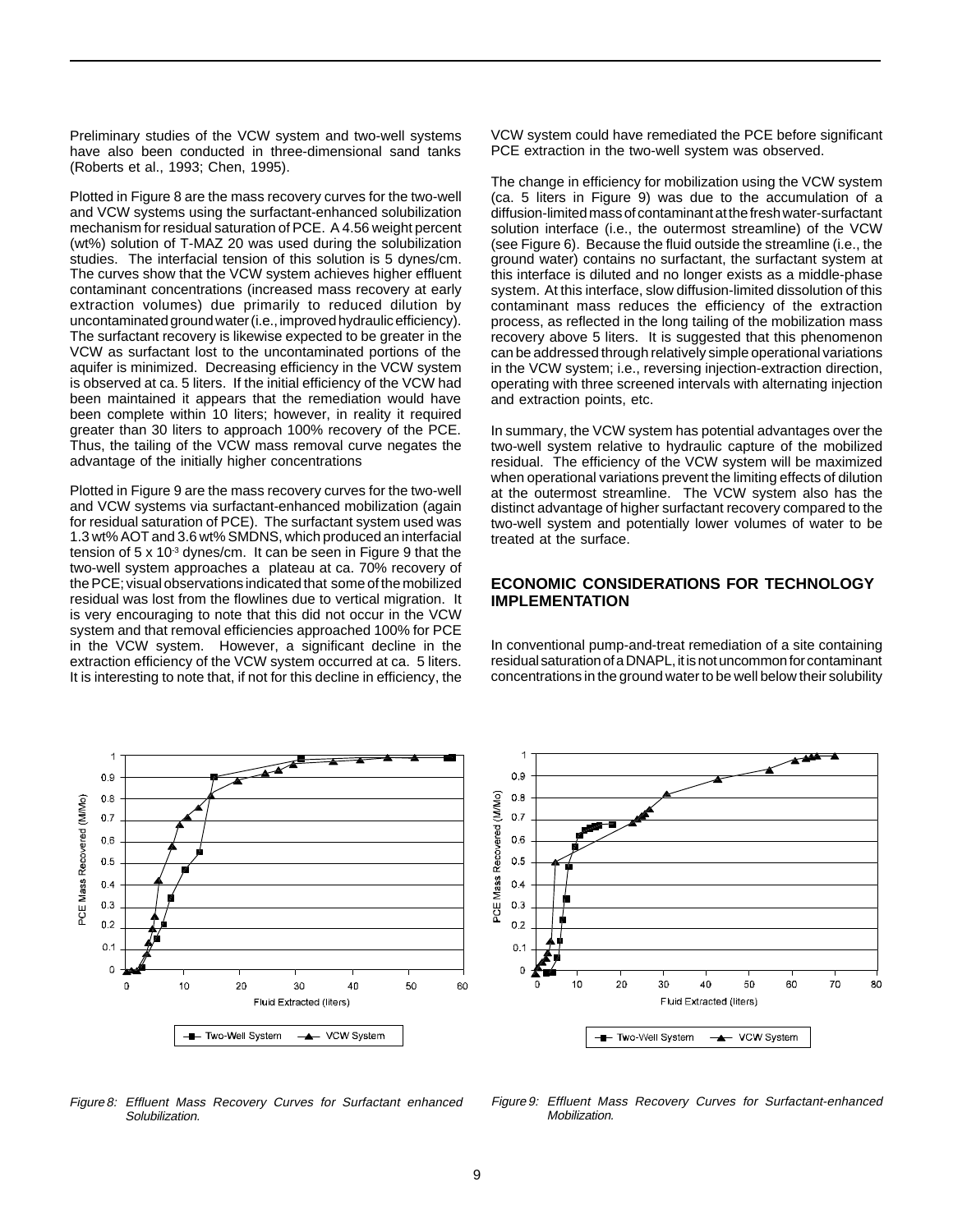values. For a given mass of residual DNAPL and a given groundwater extraction rate, the time required to remediate an individual DNAPL should be proportional to its aqueous solubility. This is plotted in Figure 10, where R is the ratio of the total mass of the particular DNAPL in the soil to the recovery water flow rate (pounds per gallon per minute) and the aqueous concentrations of the chlorocarbons are assumed to be 10% of their solubility limit (e.g., due to nonequilibrium effects, dilution). Thus, increasing values of R generally indicate either more DNAPL mass for a given volume of ground water extracted, or lower ground-water extraction rates for a given DNAPL mass; both of these will result in greater remediation times. Also shown in Figure 10 is the remediation time required for surfactant-enhanced pump-andtreat remediation; surfactant introduction significantly reduces the remediation time for the more hydrophobic DNAPLs (i.e., aqueous solubilities less than about 3000 mg/L).

The curves for surfactant-amended pump-and-treat remediation in Figure 10 were generated assuming that the recovered water has a sodium lauryl sulfate surfactant concentration of 1.7 wt. % or 10 times its CMC (CMC =  $0.006$  M) (Rosen, 1989), and the concentration of DNAPL in the surfactant micelles corresponds to an aqueous DNAPL concentration of 10% of its aqueous solubility. Molar solubilization ratio (MSR) values utilized were 0.275 for tetrachloroethylene (PCE, aq. solubility =  $200 \text{ mg/L}$ ), 0.20 for trichloroethylene (TCE, aq. solubility = 1100 mg/L)

(Sabatini and Knox, 1992), 0.15 for 1,1,2,2-tetrachloroethane (aq. solubility = 2900 mg/L), and 0.10 for 1,2-dichloroethane  $(1,2\text{-DCA}, \text{aq. solubility} = 8690 \text{ mg/L})$ . The relationships shown in Figure 10 provide reasonable estimates of relative costs for sodium lauryl sulfate as evaluated in this preliminary economic analysis. It is recognized that incorporating changes in mass recovery over the course of remediation (as documented in Figure 5) will more accurately capture the absolute times (and costs) of remediation. However, the baseline case of conventional pump-and-treat will be similarly impacted, minimizing the impact on the comparative observations presented below.

Another major concern with surfactant-enhanced pump-andtreat technologies is the initial cost of surfactant required to fill the aquifer. This cost can be greater than \$20 million for a very large aquifer or less than \$1 million when targeted to the residual DNAPL zone. Figure 11 shows surfactant capital cost for PCE remediation with varying aquifer volumes and surfactant prices. Two different R values (ratio of PCE in the aquifer to water removal rate) are shown. The surfactant concentration is set to theoretically allow complete remediation of PCE in seven years. An aquifer volume of 50 million gallons corresponds roughly to 25 acres cross-sectional area by 20 feet thickness at 30 percent porosity; 10 million gallons corresponds to 5 acres with the same thickness and porosity. This range is not unusual for dissolved contaminant plumes; however, residual saturation zones are





Figure 10: The Remediation Time Required for Very Insoluble Contaminants with 1.7 wt percent Surfactant and Water ( $R =$  ratio of mass of contaminant in aquifer to water removal rate — lb/gpm).

Figure 11: Initial Surfactant Cost as a Function of Aquifer Pore Volume.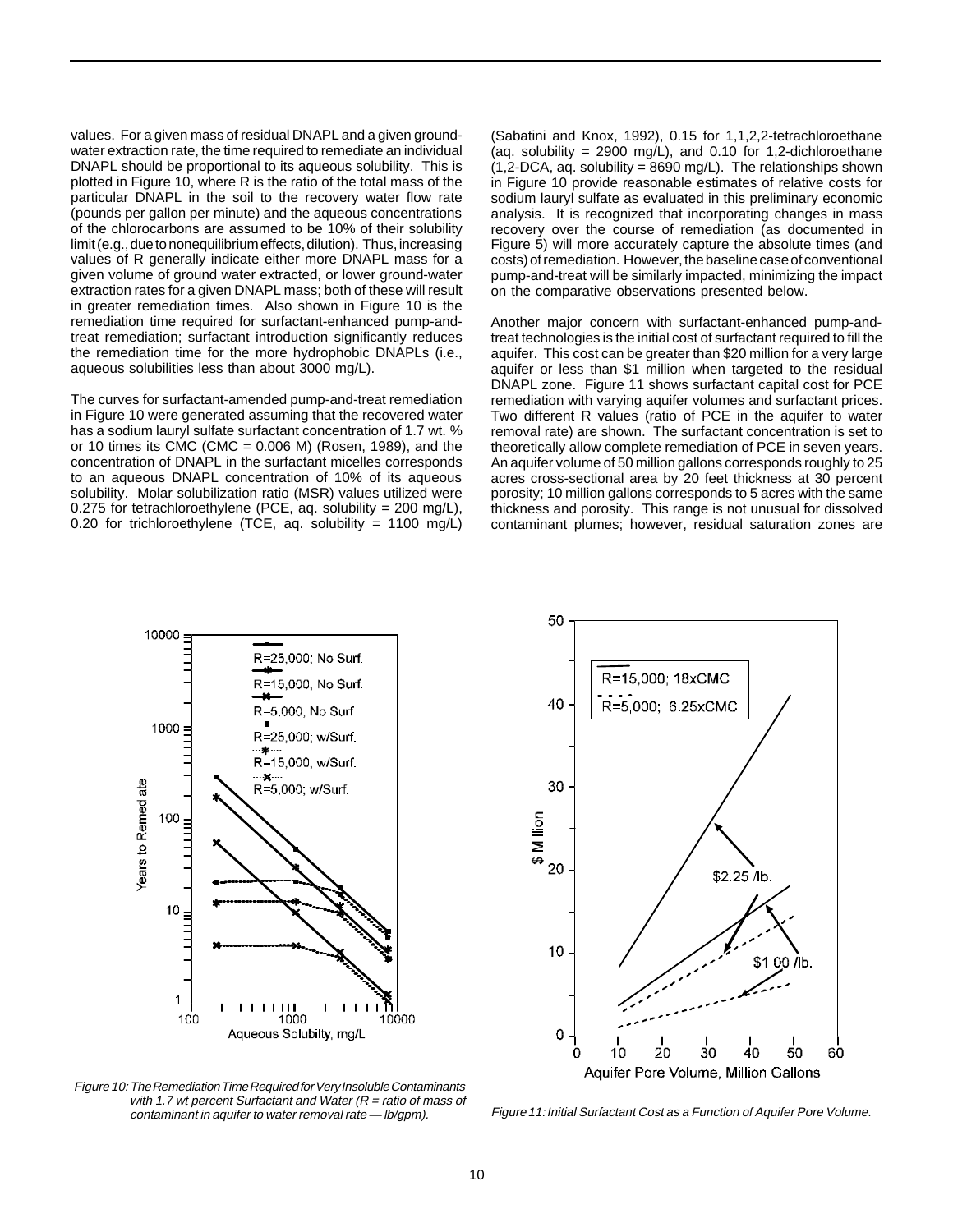typically only a fraction of this size. These results show that surfactant remediation should be targeted to the residual saturation zone (where it provides the greatest benefit) as well as the importance of minimizing surfactant losses (i.e., sorption and precipitation).

Based on the capital costs of the surfactant and given that multiple pore volumes of injection will be utilized, economics dictate surfactant recovery and reuse. In a typical hydraulic regime, recovery wells will likely produce more water than is injected to maintain hydraulic control, which can result in a significant bleed stream. Figure 12 demonstrates the cost of surfactant losses without a recovery step from the bleed stream. The cost of surfactant recovery from the bleed stream is typically only a small fraction of the cost of lost surfactant.

In order to identify the most economic surfactant recovery process, a base case was studied. In the base case, DNAPL contaminated water is extracted at the rate of 500 gpm, the bleed stream is 150 gpm, and 350 gpm of treated water is reinjected along with surfactant. It is assumed that DNAPL concentrations in the reinjected water should be at or below the 0.5 ppb level. The treatment process will be based on chemical/physical differences between the DNAPL, surfactant and ground water.

The initial separation can be based on differences in micellar/ aqueous properties, volatility, surfactant/solution properties, or organic/aqueous properties. Potential unit operations to achieve the recommended separation are listed in Table V. Two process



Figure 12:The Cost of Surfactant Losses without a Recovery Step from the Bleed Stream.

#### **Table V: Unit Operations Considered**

| SEPARATE DNAPL FROM FEED                     |
|----------------------------------------------|
| Air Strip                                    |
| Steam Strip                                  |
| Vacuum Steam Strip                           |
| Pervaporation<br>Organic Extraction          |
| <b>Biotreatment</b>                          |
|                                              |
| SEPARATE SURFACTANT FROM BLEED               |
| Waste                                        |
| Foam Fractionation                           |
| Al, Ca Precipitation; Cation Exchange        |
| Micellar Enhanced Ultrafiltration (MEUF)     |
| <b>MEUF</b> combined with Foam Fractionation |
| DESTROY/SELL DNAPL                           |
| Incineration                                 |
| Carbon Adsorption                            |
| Recycle/Sell/Store                           |
| Biotreatment                                 |
|                                              |

schemes are recommended based on economics and proven ability to remove DNAPL and surfactant to the desired levels. If the recovered DNAPL has no value, standard air stripping of the process feed will remove the DNAPL and leave the surfactant for reinjection. Catalytic incineration of the DNAPL can be utilized, followed by caustic scrubbing to remove HCl. The surfactant is recovered from the bleed stream using a combination of ultrafiltration and foam fractionation. Ultrafiltration is most efficient down to the CMC level and foam fractionation is very efficient below the CMC level. If the DNAPL has sufficient value to a reclaimer or can be recycled to an adjacent operation, vacuum-steam distillation becomes attractive. Surfactant is recovered from the bleed stream as in the previous case.

The initial design and cost estimates in this preliminary analysis assume that surfactants have only minor impacts on stripping efficiency. Recent research has demonstrated that micellar solubilization decreases the overall efficiency of the stripping process by reducing the aqueous contaminant activity and thus the driving force for volatilization (Lipe et al., 1996). Foaming may also result, which can create significant operating problems (Lipe et al., 1996); vacuum stripping has been shown to minimize this effect (Choori, 1994). Also, for nonvolatile compounds liquid-liquid extraction has demonstrated potential given that the reduced activity due to micellar solubilization is considered (Hasegawa et al., 1996). Incorporation of such effects was beyond the scope of this analysis.

The hypothetical case studied represents an extremely large volume of residual DNAPL contamination; such a case was selected to highlight the important factors in designing surfactantenhanced subsurface remediation. It was assumed that 5 acres of contaminated soil, 20 feet in depth, had an average porosity of 0.30, and the void fraction contained 13 volume percent DNAPL. The DNAPLs present were assumed to consist of equal volumes of PCE, TCE and 1,2-DCA. This equates to 5.74 million pounds of PCE, 5.16 million pounds of TCE and 4.46 million pounds of DCA. The surfactant was assumed to cost \$1.00 per pound and was added in sufficient quantities to achieve 15 times its CMC in the recovered water. In this analysis, 20 percent of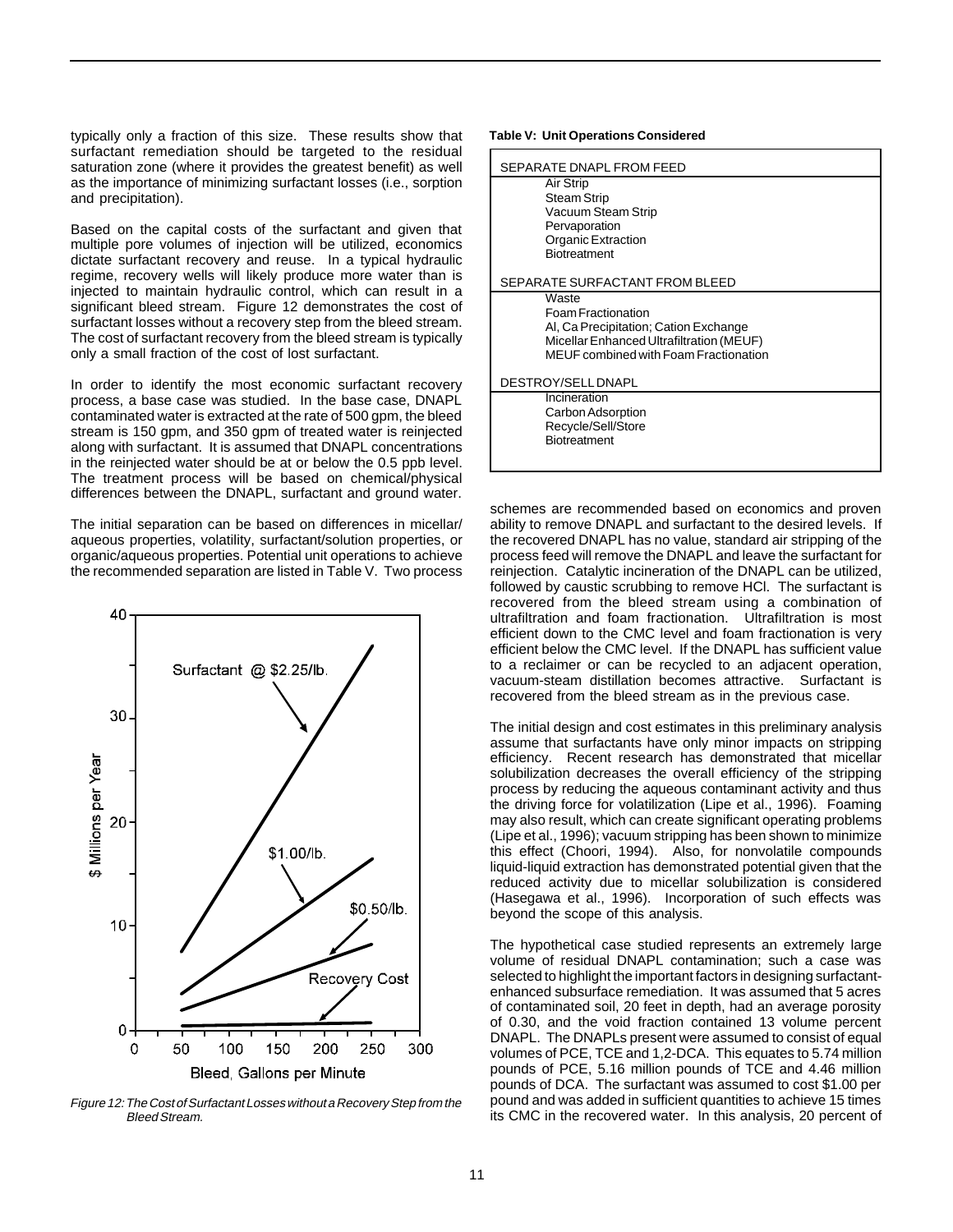the surfactant was assumed to be lost due to adsorption in the first two pore volumes. This surfactant loss is consistent with surfactant adsorption values of 10 mg/g or greater (Rouse et al., 1993), and illustrates the economic importance of minimizing surfactant losses. The recovery wells were assumed to operate at 500 gpm and the bleed stream necessary was assumed to be 150 gpm. The recovery stream was assumed to contain 330 mg/ L TCE, 400 mg/L PCE and 950 mg/L 1,2-DCA (based on MSR values above and assuming aqueous concentrations at 10 percent of solubility limits and no competitive effects of solubilizates), giving a theoretical remediation time of seven years.

A total of 68 injection and recovery wells were assumed along with piping to the treatment facility. The DUALL Division of MET-PRO Corporation recommends three air strippers in series to treat 500 gpm process water containing PCE, TCE and 1,2-DCA. The columns are 9 feet in diameter with 28 feet of packing. Global Environmental estimates that a catalytic incinerator operating at 1000 $^{\circ}$  F with 30 ft<sup>3</sup> of Englehard catalyst will achieve 99 percent destruction efficiency. (Allied also manufactures a catalyst that can be used with high chloride streams.) The hot gas stream must be quenched to about  $180^\circ$  F. A 5-foot diameter caustic scrubber is recommended for removing HCl from the cooled gas stream with a design efficiency of 99.5 percent. The cost of ultrafiltration and foam fractionation will depend on the specific surfactant used. Conservative costs were utilized based on previous work at the University of Oklahoma (Dunn et al., 1985). Based on this analysis, the approximate capital cost is \$3,570,000 and the annual O&M cost is \$940,000 (see Krebbs-Yuill et al., 1995 for more details).

As an alternative, costs for the vacuum-steam stripping case were estimated. AWD, a division of DOW, estimates installed costs of \$3 million for a 5-foot diameter column, package boiler (1500 to 2000 lb/hr steam), and instrumentation. The overall capital cost for this approach is \$5,070,000, with the annual O&M costs at \$765,000 (see KrebbsYuill et al., 1995 for more details). Costs will increase rapidly if the water requires significant pretreatment for inorganics and if operating problems are experienced due to the presence of the surfactant. Again, the actual tower dimensions may increase due to micellar effects (Lipe et al., 1995).

For a given contamination site, there is a cost tradeoff between the number of wells (assuming the optimum pumping rate per well is known and fixed), the time required for remediation, the size of the treatment process, and the initial surfactant cost. This is shown for our base case in Figure 13 where the above-ground process is air stripping-incineration with surfactant recovery of the bleed. The negative net present value, discounted at 10 percent, is plotted against the gpm of well water recovered. Again, it is emphasized that these numbers should be viewed in a relative sense (remembering the simplifying assumptions made in the analysis). The surfactant concentration is varied to give a theoretical remediation time of seven years; therefore, the initial surfactant cost decreases with increasing gpm. The cost of wells and the above ground processing costs increase with increasing flow rate. For the base case, the optimum flow rate, corresponding to the minimum negative net present value, is about 500 gpm. Initial surfactant costs due to adsorption losses were not included since they were assumed not to vary between cases.



Figure 13:Cost Optimization for a Five Acre Surfactant Flood.

The cost benefits of a small, well defined area of contamination can be shown in the following example using pump-and-treat technology to remediate residual DNAPL from only 1/4 acre covering a depth of 20 feet and treating 35 gpm using air stripping and incineration. The contaminated soil contains approximately 125,000 pounds of residual PCE and estimates indicate it will take another 41 years to remediate. The operating cost is \$125,000 per year and the net negative present value of this operating cost, discounted at 10 percent, is \$1.225 Million. Adding \$350,000 of surfactant (@ \$1.00/lb) and \$120,000 capital for surfactant recovery, the remediation time is decreased to about 3 years. If the additional operating cost is about \$30,000 per year, the negative net present value is decreased to \$545,000. Not only is the cost to the company reduced, but also a very undesirable environmental liability will be eliminated sooner.

Part of the initial surfactant cost may be recovered at the end of the remediation project. This would be accomplished by continued water flooding at a reduced rate without surfactant addition. Only the surfactant recovery portion of the above-ground process would be operated. The surfactant should retain a fair fraction of its original value, especially to another surfactant-enhanced remediation project (assuming regulatory approval of used surfactant). As an alternate, a site may be compartmentalized with a smaller initial volume of surfactant shifted from compartment to compartment (resulting in decreased capital costs of surfactant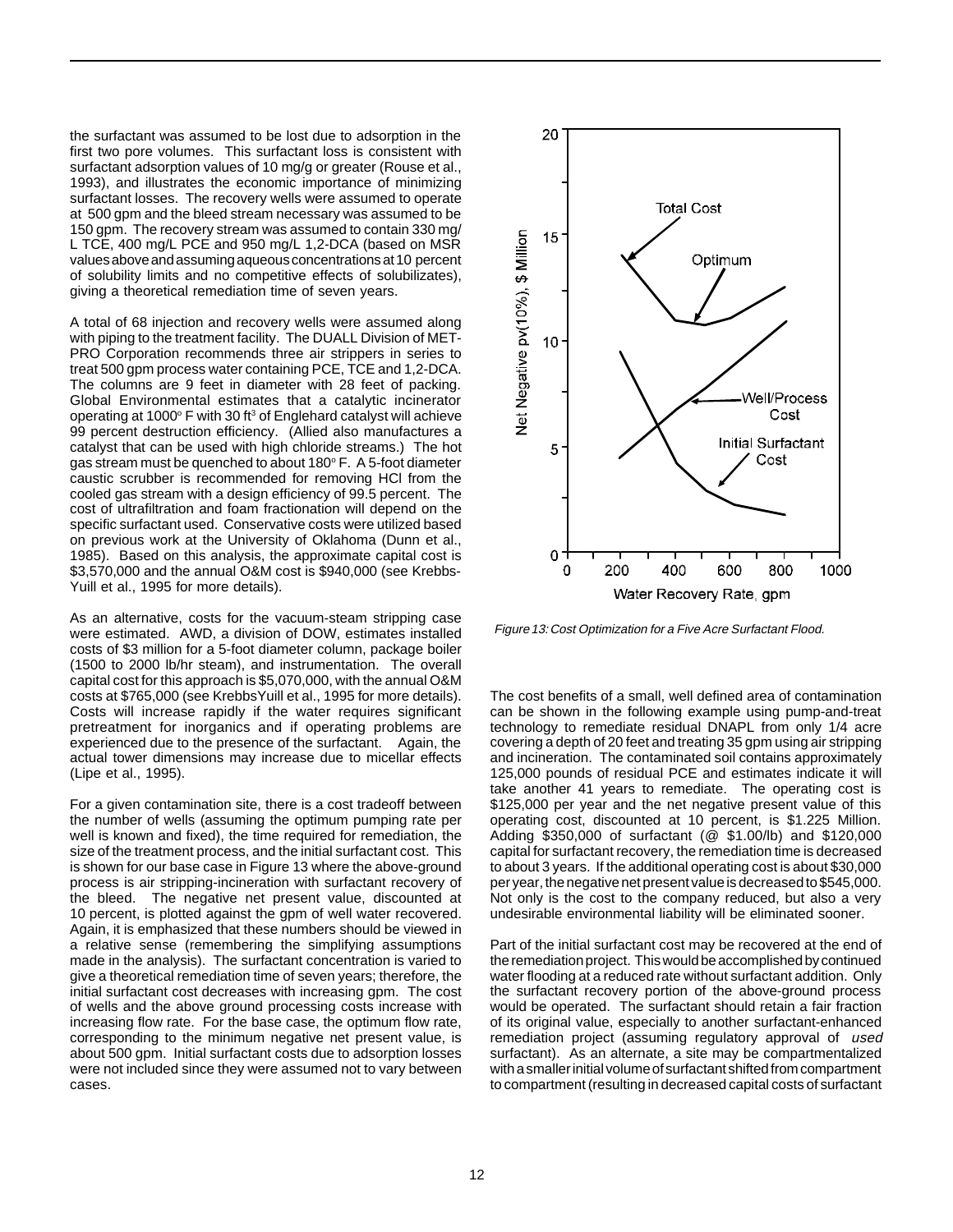but increased remediation time). Maximizing recovery of surfactant from the subsurface will also be necessary if there is environmental concern regarding residual surfactant in the aquifer.

In summary, surfactant-enhanced pump-and-treat remediation is effective for DNAPL chemicals with relatively low aqueous solubilities, but requires surfactant reuse to be economical. From this preliminary analysis, the best surfactant recovery process is probably a combination of microfiltration and foam fractionation. Total project costs can be minimized by (1) defining the area of residual saturation, thus minimizing the volume of soil requiring surfactant flooding, and (2) balancing the number of wells and volume of water to be treated with the cost of surfactant and surfactant concentration required to achieve remediation. For relatively small areas of residual saturation (i.e., acres or less which is common even for dissolved plumes having dimensions in miles), surfactant-enhanced pump-andtreat via solubilization can be less expensive, on a present value basis, than pump-and-treat alone. The economics for mobilization will be even more favorable than solubilization, especially if surfactant slugs of less than a pore volume can be utilized followed by polymer drives, etc.; future research should evaluate such methods for environmental applications. When external costs are incorporated into the analysis (e.g., regulatory or public mandates, liability, property transactions, etc.), it is obvious that surfactant-enhanced subsurface remediation has the potential for widespread implementation.

## NOTICE

This work was funded by the U.S. Environmental Protection Agency under Cooperative Agreement CR818553-01-0 with the Robert S. Kerr Environmental Research Center, Ada, OK. It has been subjected to Agency review and approved for publication. Mention of trade names or commercial products does not constitute endorsement or recommendation for use. The authors acknowledge input and guidance from Dr. Candida West of RSKERC. The many students who worked faithfully and diligently on this project (including Bor Jier Shiau, Yili Chen, and Barbara Krebbs-Yuill) are gratefully acknowledged by the authors. The authors also acknowledge the helpful input of the anonymous reviewers.

## QUALITY ASSURANCE STATEMENT

All research projects making conclusions or recommendations based on environmentally related measurements and funded by the Environmental Protection Agency are required to participate in the Agency Quality Assurance Program. This project was conducted under an approved Quality Assurance Program Plan. The procedures specified in the plan were used without exception. Information on the plan and documentation of the quality assurance activities and results are available from the Principal Investigator.

## LITERATURE CITED

Abdul, A. S., Gibson, T. L., Ang, C. C., Smith, J. C. and Sobczynski, R. E. "In Situ Surfactant Washing of Plychlorinated Biphenyls and Oils from a Contaminated Site." Ground Water, 30(2), 1992, 219-231.

Aguilera, R., Naturally Fractured Reservoirs, Petroleum Publishing Company, Tulsa, OK, 1980.

Armstrong, J.E., Frind, E.O. and McClellan, R.D., "Nonequilibrium Mass Transfer between the Vapor, Aqueous and Solid Phases in Unsaturated Soils during Vapor Extraction." Water Resources Research, 1994, Vol. 30, No. 2, pp. 355-368.

Baran, J. R., Pope, G. A., Wade, W. H., Weerasooriyaa, V. and Yapa, A., "Microemulsion Formation with Chlorinated Hydrocarbons of Differing Polarity." Environmental Science and Technology. 28(7), 1994, 1361-1366.

Bourrel, M. and Schechter, R. S. Microemulsions and Related Systems: Formulations, Solvency, and Physical Properties. Surfactant Science Series, Vol. 30, Marcel Dekker, Inc., New York, 1988.

Chen, L. Y. "Three-Dimensional Sand Tank Testing of Surfactant Enhanced Subsurface Remediation." Ph.D. Dissertation, University of Oklahoma, Norman, 1995.

Choori, U. N. "Removal of Volatile Organic Compounds from Surfactant Solutions by Flash Vacuum Stripping in a Packed Column." MS Thesis, Chemical Engineering, University of Oklahoma, 1994.

Dunn, R. O. Jr., Scamehorn, J. F. and Christian, S. D. , "Use of Micellar-Enhanced Ultrafiltration to Remove Organics from Aqueous Streams," Separation Science and Technology, 20(4), pp. 257-284, 1985.

Edwards, D. A., Luthy, R. G. and Liu, Z., "Solubilization of Polycyclic Aromatic Hydrocarbons in Micellar Nonionic Surfactant Solutions." Environmental Science and Technology. 25(1), 1991, 127-133.

Fountain, J. C. in Transport and Remediation of Subsurface Contaminants: Colloidal, Interfacial and Surfactant Phenomena. Sabatini, D. A. and Knox, R. C., eds., ACS Symposium Series 491, American Chemical Society, Washington, DC, 1992, 182- 191.

Gupta, H.S.,"Modeling the Effectiveness of Barriers for Improving the Hydraulic Efficiency of a Pump and Treat System Utilizing Chemical Agents." Master's thesis, University of Oklahoma, Norman, OK, 1993.

Haley, J. L., Hanson, B., Enfield, C., and Glass, J., "Evaluating the Effectiveness of Ground Water Extraction Systems." Ground Water Monitoring Review. Winter 1991, 119-124.

Hasegawa, M., Sabatini, D. A. and Harwell, J. H. "Liquid-Liquid Extraction for Surfactant-Contaminated Separation." Accepted by Journal of Environmental Engineering Division - ASCE, Revised and resubmitted May 10, 1996.

Jafvert, C. T. and Heath, J. K., "Sediment and Saturated - Soil Associated reactions Involving an Anionic Surfactant (Dodecylsulfate). 1. Precipitation and Micelle Formation." Environmental Science and Technology. 25(6), 1991, 1031- 1038.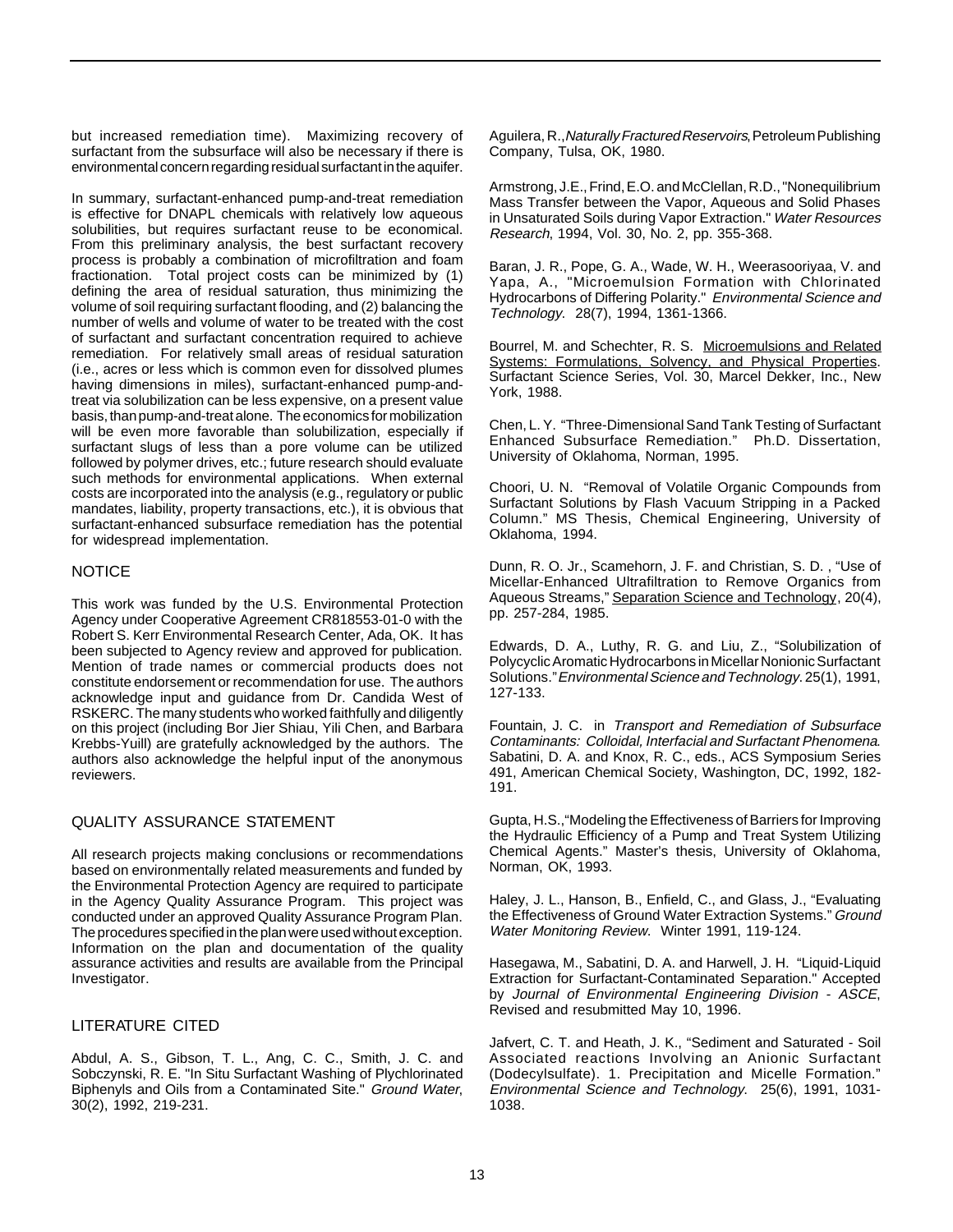Keely, J.F., "Performance Evaluation of Pump-and-Treat Remediations", U.S. Environmental Protection Agency, EPA/ 540/4-89/005, Ada, OK, 1989.

Krebbs-Yuill, B. "Surfactant Enhanced Remediation of Residual Organic Contaminants." Ph.D. Dissertation, The University of Oklahoma, 1995.

Krebbs-Yuill, B., Harwell, J. H., Sabatini, D. A. and Knox, R. C. "Economic Considerations in Surfactant enhanced Pump-and-Treat." in Surfactant Enhanced Subsurface Remediation: Emerging Technologies. D. A. Sabatini, R. C. Knox and J. H. Harwell, eds. ACS Symposium Series 594, American Chemical Society, Washingtion, DC, 1995, 265-278.

Lipe, M., Sabatini, D. A., Hasegawa, M., and Harwell, J. H. "Micellar-Enhanced Ultrafiltration and Air Stripping for Surfactant-Contaminant Separation and Surfactant Reuse." Ground Water Monitoring and Remediation, 16(1), Winter 1996, 85-92.

Nayyar, S. P., Sabatini, D. A. and Harwell, J. H. "Surfactant Adsolubilization and Modified Admicellar Sorption of Nonpolar, Polar and Ionizable Organic Contaminants," Environmental Science and Technology. 28(11), 1994, 1874-1881.

Palmer, C. D. and Fish, W. "Chemical Enhancements to Pump and Treat Remediation," USEPA, EPA/540/S-92/001, 1992, 20 pp.

Pennell, K. D., Abriola, L. M. and Weber, W. J. Jr., "Surfactant enhanced Solubilization of Residual Dodecane in Soil Columns. 2. Mathematical Modeling." Environmental Science and Technology. 27(12), 1993, 2341-2351.

Pennell, K. D., Minquan, J., Abriola, L. M. and Pope, G. A. "Surfactant Enhanced Remediation of Soil Columns Contaminated by Residual Tetrachloroethylene." Journal of Contaminant Hydrology. 16, 1994, 35-53.

Peters, R. W., Montemagno, C. D., Shem, L., and Lewis, B. A. "Surfactant Screening of Diesel-Contaminanted Soil." Hazardous Waste and Hazardous Materials. 9(2), 1992, 113-136.

Roberts, B., Harwell, J. H., Sabatini, D. A., and Knox, R. C. "Sandtank Testing of Surfactant Enhanced Remediation of Subsurface Contamination by Chlorinated Solvents," Completion report submitted to Air Force Civil Engineering Support Agency, Civil Engineering Laboratory, Tyndall Air Force Base, Florida, April 1993.

Rosen, M.J., Surfactants and Interfacial Phenomena, Second Edition, John Wiley and Sons, 1989.

Rouse, J. D., Sabatini, D. A. and Harwell, J. H., "Minimizing Surfactant Losses Using Twin-Head Anionic Surfactants in Subsurface Remediation." Environmental Science and Technology. 27(10), 1993, 2072-2078.

Rouse, J. D., Sabatini, D. A. and Harwell, J. H. "Micellar Solubilization of Unsaturated Hydrocarbon Concentrations as Evaluated by Semiequilibrium Dialysis." Environmental Science and Technology, 29(10), 1995, 2484-2489.

Rouse, J. D., Sabatini, D. A. and Harwell, J. H. "Evaluation of Ethoxylated Alkylsulfate Surfactants for use in Subsurface Remediation." Water Environmental Research. 68(2), 1996, 162-168.

Sabatini, David A. and Robert C. Knox, "Transport and Remediation of Subsurface Contaminants", Sabatini, D. A. and Knox, R. C., eds., ACS Symposium Series 491, American Chemical Society, Washington, DC, 1992.

Sabatini, D. A., R. C. Knox and J. H. Harwell, eds. Surfactant Enhanced Subsurface Remediation: Emerging Technologies. ACS Symposium Series 594, American Chemical Society, Washington, DC, 1995.

Shiau, B. J., Sabatini, D. A. and Harwell, J. H., "Solubilization and Microemulsification of Chlorinated Solvents Using Direct Food Additive (Edible) Surfactants." Ground Water. 32(4), 1994, 561- 569.

Shiau, B. J., Sabatini, D. A. and Harwell, J. H, and Vu, D. "Microemulsion of Mixed Chlorinated Solvents Using Food Grade (Edible) Surfactants," Environmental Science and Technology, 30(1), 1996a, 97-103.

Shiau, B. J., Sabatini, D. A. and Harwell, J. H. "Food Grade Surfactants for Subsurface Remediation: Column Studies." In Review, Journal of Environmental Engineering - ASCE, 1996b.

Shiau, B. J., Sabatini, D. A. and Harwell, J. H. "Properties of Food Grade (Edible) Surfactants Affecting Subsurface Remediation of Chlorinated Solvents." In Press, Environmental Science and Technology. 29(12), 1995a, 2929-2935.

Shiau, B. J., Rouse, J. D., Sabatini, D. A. and Harwell, J. H. "Surfactant Selection for Optimizing Surfactant Enhanced Subsurface Remediation." in Surfactant Enhanced Subsurface Remediation: Emerging Technologies. D. A. Sabatini, R. C. Knox and J. H. Harwell, eds. ACS Symposium Series 594, American Chemical Society, Washingtion, DC, 1995b, 65-79.

Smith, J. A. and Jaffe, P. R., "Comparison of Tetrachloromethane Sorption to an Alkylammonium-Clay and an Alkyldiammonium and Clay." Environmental Science and Technology. 25, 1991, 2054-2058.

Soerens, T. S. "Dissolution of Nonaqueous Phase Liquids in Porous Media: Mass Transfer in Aqueous and Surfactant Systems." PhD Dissertation, The University of Oklahoma, 1995.

Stallard, M. and Anderson, E., Aquifer Restoration: Pump-and-Treat and the Alternatives, AGWSE Educational Program, Las Vegas, NV, 1992.

Strack, O.D.L., Groundwater Mechanics, Prentice Hall, 1989.

Valsaraj, K. T., and Thibodeaux, L .J., "Relationships between Micelle-Water and Octanol-Water Partition Constants for Hydrophobic Organics of Environmental Interest." Water Research. 23(2), 1989, 183-189.